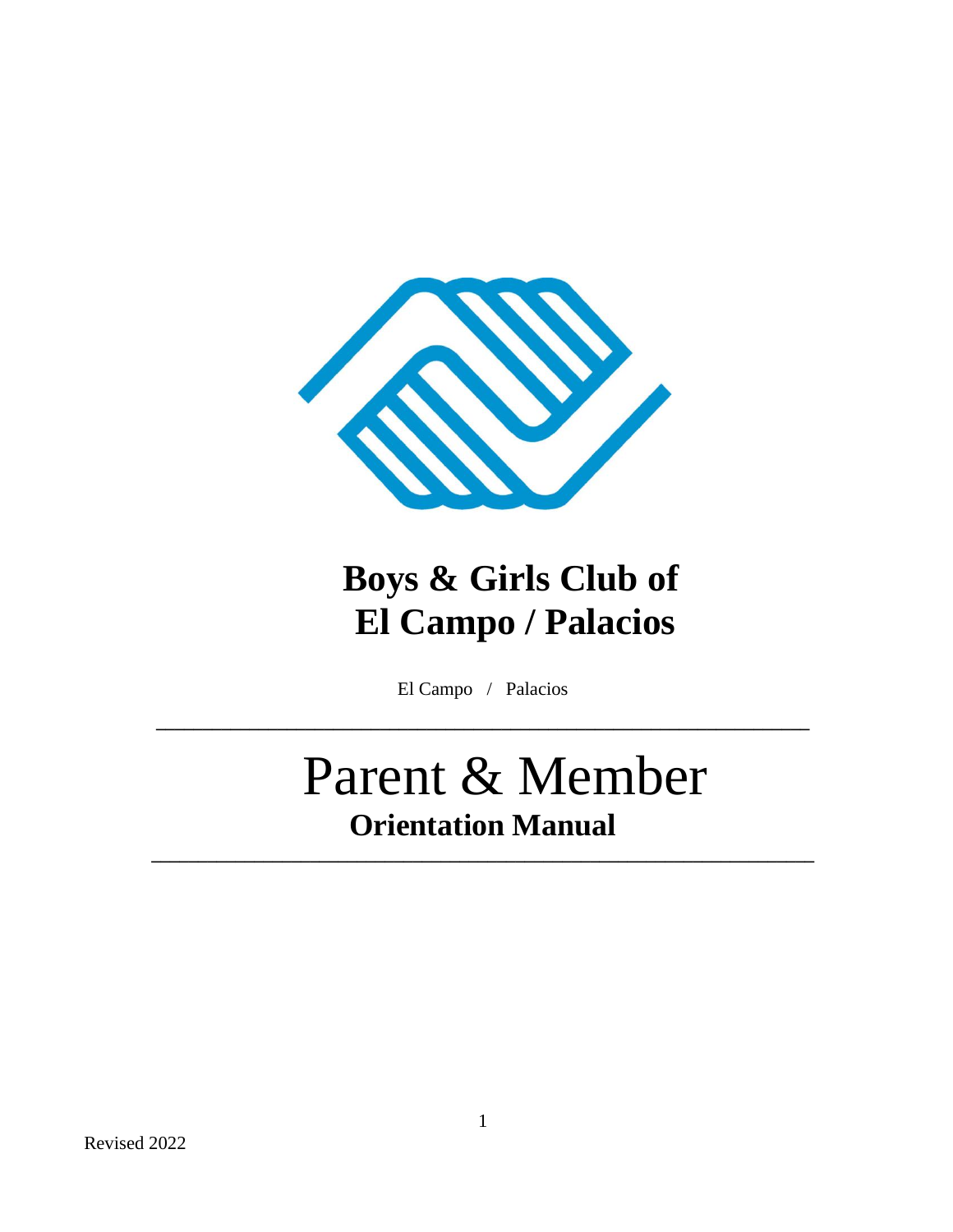## **Membership Packet**

## **PACKET INCLUDES:**

□ WELCOME LETTER (Page 3) MEMBER & PARENT ORIENTATION MANUAL (pages 4-11)  $\Box$  CHILD SAFETY POLICIES (pages 9-10) ELECTRONIC ACCEPTABLE USE POLICY (pages 10-12) PERMISSION AND ACKNOWLEDGEMENT FORM (pages 13-14)

> Boys & Girls Club of El Campo PO Box 449 713 Fahrenthold St El Campo, TX 77437 Phone: 979-543-8320 [www.bgcelcampo.org](http://www.bgcelcampo.org/)

Boys & Girls Club of Palacios PO Box 843 901 Second St Palacios, TX 77465 Phone: 361-972-2642 www.palacioskids.org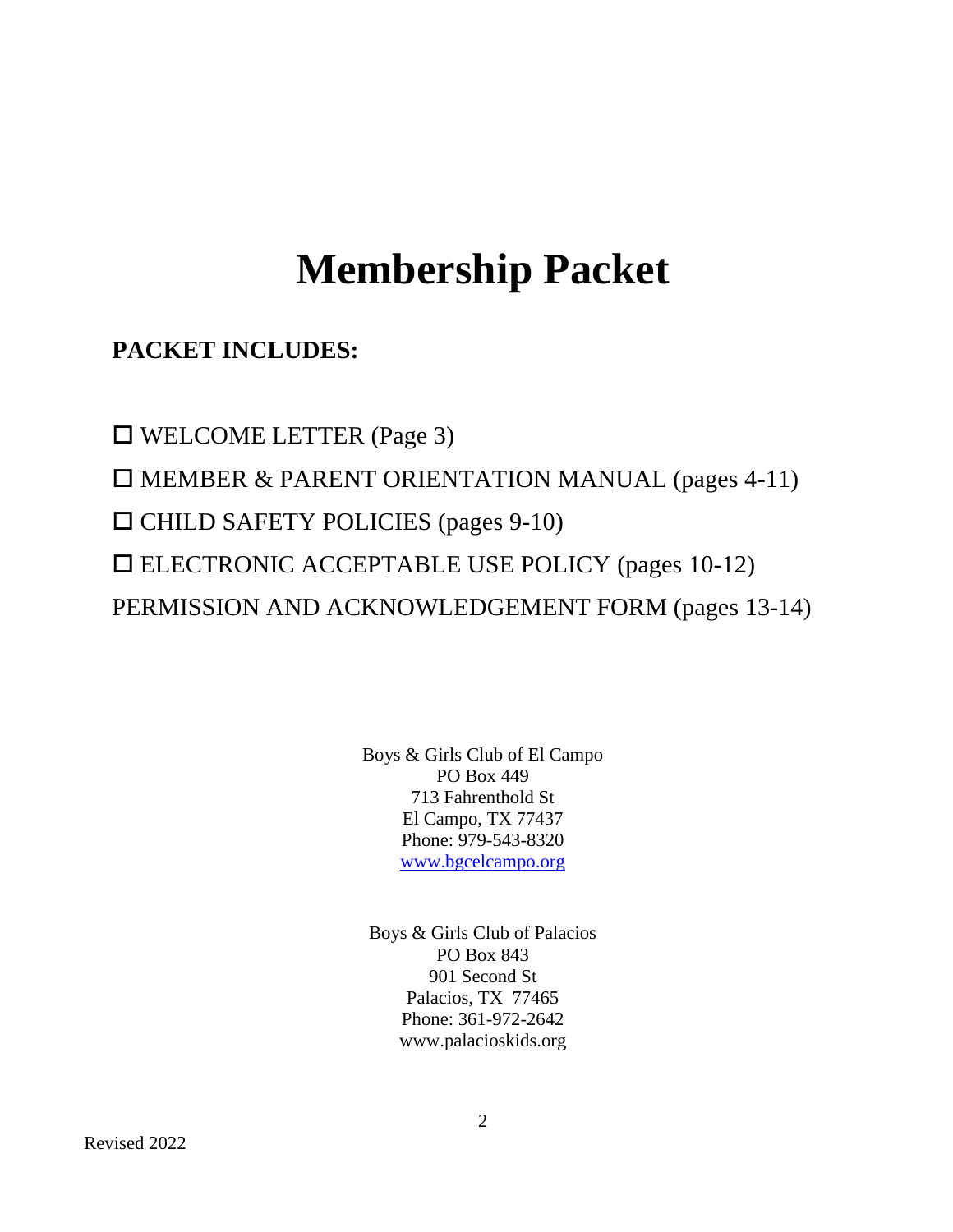**To:** Boys & Girls Club Parents/Guardians From: Chief Executive Officer & BGCEC/BGCP Staff **Re:** Member/Parent Orientation Manual **Date:** March 30, 2021

Dear Parents/Guardians,

Welcome to the Boys & Girls Club family! The Board of the Boys & Girls Club and staff are excited your child/children are members (s). Our mission is to enable all young people, especially those who need us most, to reach their full potential as productive, caring, and responsible citizens. Thank you for allowing us to provide programs and opportunities for your child at the Boys & Girls Club.

The Club runs Boys & Girls Club of America's Programs. The program areas are Education & Career Development, The Arts, Character & Leadership Development, and Sports, Fitness, and Recreation. Helping youth become successful academically, and develop resiliency, leadership, and social skills is a team effort. The Club is here to support you as parents as well as the schools. The Club relies on parents' support and a mutual and reciprocal dedication to providing a safe and positive environment, dedicated homework areas, and infusing high yield learning activities throughout the program areas for every member.

We are very excited to have the opportunity to work with your child this year! To ensure we are all operating with the same understanding, please review and sign the back page of this handbook indicating your comprehension of all the Boys & Girls Club of El Campo / Palacios' rules and policies. Thank you again for your support and involvement in the Club's programs. Please do not hesitate to ask questions, voice concerns, and GET INVOLVED with your Boys & Girls Club.

Sincerely, Jill S Hearne Chief Executive Officer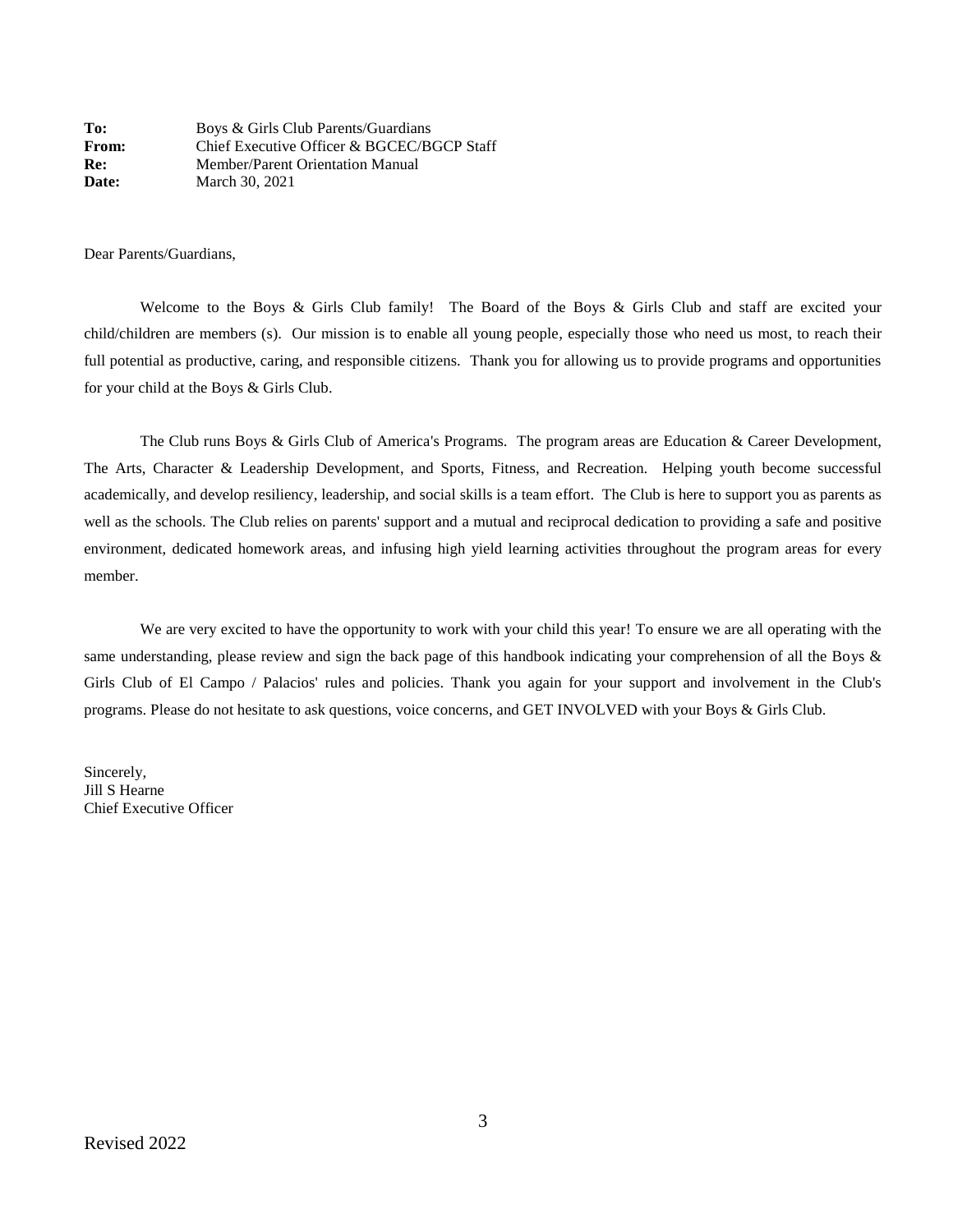## **Membership:**

Membership is available to any boy or girl between the ages of 6 and 18 that we have the capacity to serve.

## **Annual Membership Application Fees**

Each After School/Summer youth shall pay a yearly fee of \$**20.00**. Memberships are good from January  $1<sup>st</sup>$  of each year until December  $31<sup>st</sup>$ . Membership fees are non-refundable in full or in part.

Additional fees are assessed for each semester registration.

## **Membership Applications must be filled out each new School Year.**

## **Semester Membership Fees**

Semester fees are due before the semester begins. Payment**s are not prorated. Annual Membership Dues are not refunded. Membership and Program Fees must be paid in full to register and be on the roster. The Club only asks the parents to pay 10% of the actual cost of childcare. Our cost of \$325 annually would be over \$3,000 at a local child care facility.** 

- Annual Membership Dues \$20.00. (nonrefundable)
- Spring After School Fee \$100.00
- Fall After School Fee \$100.00
- Summer Fee \$105.00 (T-Shirt Included)
- Sports League Membership Fee \$84.95
	- Online Processing Fee \$4.95 (non-refundable)

**Partial Payment:** Do not accept *partial* payments unless promissory notes are signed by the parent/guardian and approved and signed by the CEO. These are approved on a case-by-case basis.

**If** a parent/guardian requests a partial payment, **he/she must pay all of the program year's membership fee and at least half of the program fee to be registered. The complete program fee must be paid at the end of the program's first month, or the youth's registration will be forfeited. Membership dues are non-refundable. There are no partial payments for Sports Leagues.** 

## **Membership Card:**

All After School/Summer members must have membership cards; these cards are used for member tracking purposes only. **Replacement cards are available for \$1.00.** 

## **Member Pick-up:**

To better ensure our members' safety, only those authorized on your child's Membership Application can pick him or her up. To update the pick-up list:

**Notify the Administration Office in writing with signature and date.**

**NOTE: When picking up a member, the appropriately designated person must go to the front office and request him/her. Please do not call and ask for staff to send your child to the door. The designated person must come inside to the front office. The Club reserves the right to check ID for the safety of all.** 

Late Pick-up Fees: Late fees of \$1 per child will be in effect after the first minute and \$1.00 every minute after that per child. **If your child is not picked up by 7 pm during the school year and 5:45 pm during the summer, and we have not received a call from you, we must notify the proper authorities. (Note: The Club must have two staff present to supervise your child after the closing hour. We are mandated by law to pay them for the additional time spent waiting for you to arrive).** 

- Children will not be allowed to wait outside or near the Club before or after Club operational hours.
- Payment is due upon pick-up. If payment is not made, arrangements must be agreed upon for payment, or child/children will not be allowed to return until all fees are settled.

## **Transportation**

**BGCEC/BGCP does NOT provide transportation to or from school.**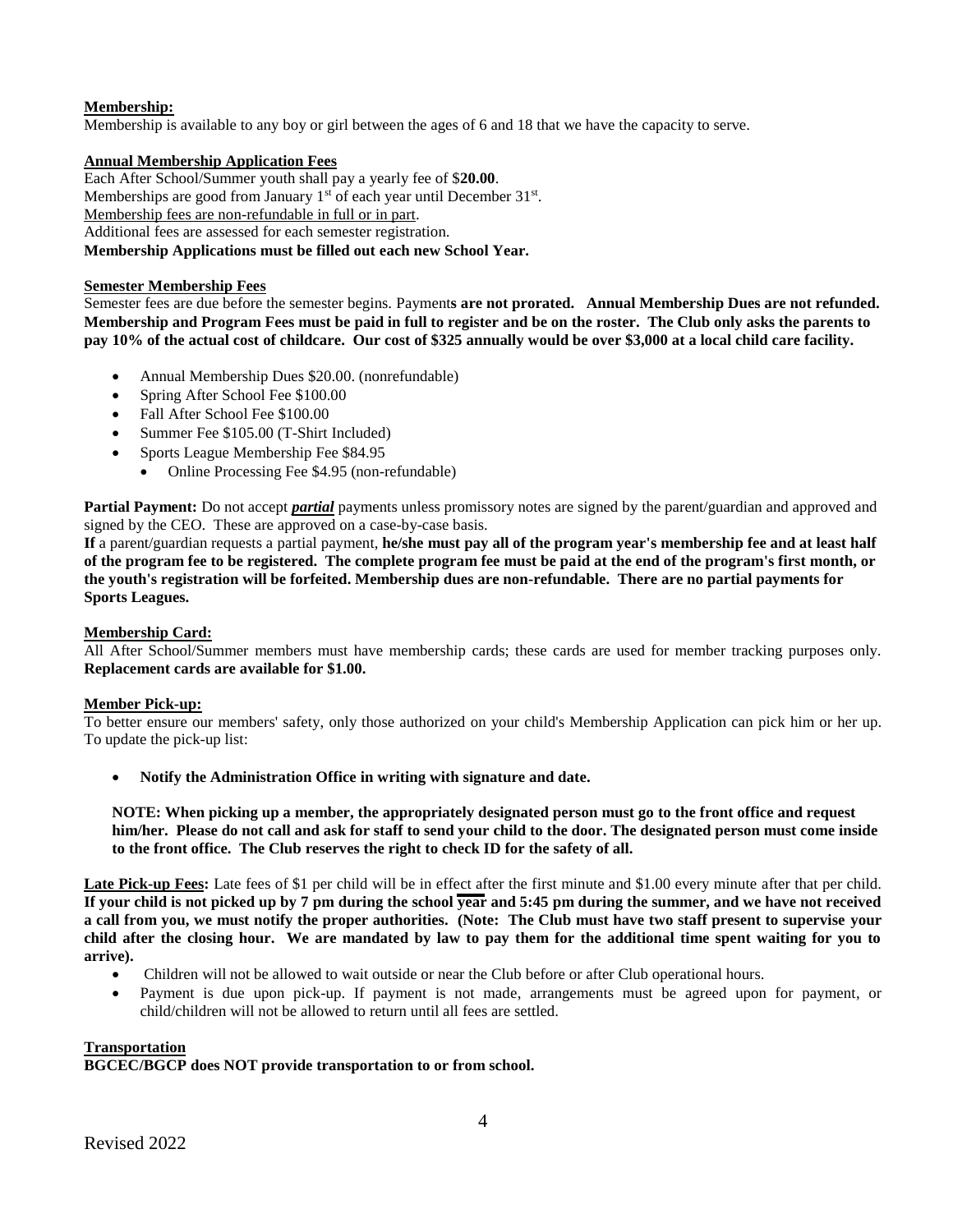## **Club Opening & Closure:**

The El Campo Club follows the ECISD (El Campo Club) School Calendar. The Palacios Club follows the Palacios ISD School Calendar. The Club will notify parents/guardians if closed on a school day.

| <b>Administrative Office Hours:</b><br><b>School Year Program</b> | $9:30$ am $-6:30$ pm<br>$2:30p.m - 6:30p.m.$ (Mon-Fri)<br>Early Release 1p.m.–5:15p.m. (Mon-Fri) |
|-------------------------------------------------------------------|--------------------------------------------------------------------------------------------------|
| Summer                                                            | 7:45 a.m. $-5:15$ p.m. (Mon-Thurs)                                                               |
| <b>Holiday Closures:</b>                                          | Clubs are closed when ISD is closed for Holidays                                                 |
| <b>Summer Schedule:</b>                                           | We are Open for 8 weeks.<br>Closed Independence Day.<br>Dates TBA                                |

## **Inclement Weather**

If the school district closes, the Club will be **CLOSED** as well.

## **Communication:**

Please note, that BGCEC/BGCP distributes notifications on club issues, status, changes, emergencies, and all other pertinent information to our parents via flyers and memos. We also post notices on the front door, webpage, and Facebook page. We ask that you review the information when picking up your child.

## **All club/program-related issues or concerns must be directed to the Club Directors.**

#### **Volunteer Opportunity:**

There are several ways to get involved as a volunteer. If you have an interest that you would like to share or if you would like to teach a class, please come to the Club and speak to the unit director. All volunteers must pass a federal and state background check.

- Volunteer Applications can be picked up at the Boys & Girls Club
- Volunteer background checks cost \$15

## **Drugs & Alcohol:**

This policy applies to any person who is on Club property. It shall be a violation of this policy for any person to possess or attempt to possess, sell, or purchase or attempt to sell or purchase or attempt to distribute an alcoholic beverage or illegal drug. Violating this policy will result in immediate expulsion from the Club. This policy also applies to parents, guardians, and siblings of members. **Any drug or alcohol-related activity on Club property will result in the member's expulsion. All incidents are to be reported immediately to the Administrative Office of the Club.** 

## **Medication:**

The Club will NOT administer and dispense medication to members or allow members to administer their own medicine. If a member is found to have medicines on him/her, expulsion from the Club may result. Parents/Guardians may administer medication while their child is at the Club as long as a medication form is filled out in advance and approved by management.

## **Tobacco Products:**

This policy applies to any person who is on Club property. No one will not be allowed to use any tobacco products on Club property; this includes, but is not limited to, cigarettes, cigars, e-cig, dips, or chews. **Smoking on Club property is prohibited and will result in immediate expulsion from the Club. Youth caught smoking may face permanent expulsion from the Club.** 

## **Infectious Diseases:**

Members who have or are suspected of having an infectious or contagious disease (TB, lice, hepatitis, ringworm, etc.) are not allowed to attend the Club and will be asked to leave the Club property immediately when discovered. There needs to be a period of 24 hours after treatment before they are allowed to return to the Club so the condition will not spread.

## **Dress Code:**

The following attire (clothing/accessories) is **NOT PERMITTED** at the Club: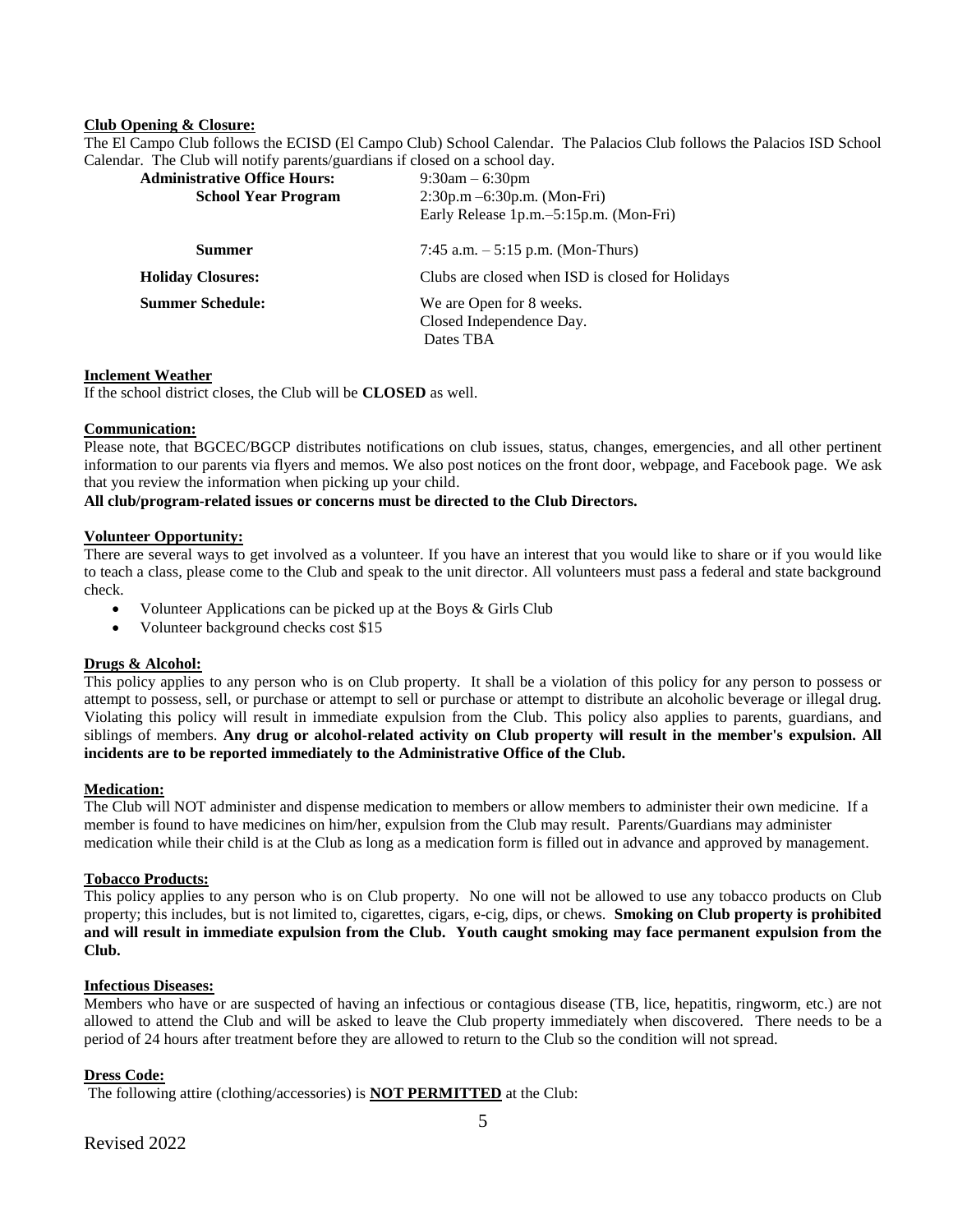## **• BOYS**

- Hats and Caps are not allowed to be worn in the Club
- NO Sagging pants; we will have rope and safety pins if this is a problem
- Gang-related or clothing otherwise viewed as Gang related
- Inappropriate advertising on clothing (tobacco, alcohol, etc.)
- Bare feet or flip flops (health and safety factors)

## **GIRLS**

- Hats and Caps are not allowed to be worn in the Club
- Halter tops, spaghetti straps, midriff exposed
- Tight-fitting/revealing clothes, such as short shorts or skirts and oversized clothing
- Gang-related or clothing otherwise viewed as Gang related
- Inappropriate advertising on clothing (tobacco, alcohol, wrestling, etc.)
- Bare feet or flip flops (health and safety factors)

## **Field Trip Attire:**

## ▪ **All members must wear their Boys & Girls Club shirt** or designated color.

## **Search: Search and Interrogation**

The Boys & Girls Clubs of El Campo / Palacios respect the rights of members' privacy and security against an arbitrary invasion of their person or property. However, the Club's business nature makes it necessary to preserve the right of staff to search for weapons, contraband, and other harmful things when adequate suspicion is brought to our attention. We will make every effort to contact a parent/guardian to inform you of the situation and before interrogation by law enforcement authorities should we need their assistance.

## **Member Expectations**

- **Treat others the way you would want to be treated.**
	- **Respect the Club, Yourself, and Others.**
		- o Raise your hand before you talk.
		- o Keep your hands, feet, and items to yourself. Do not hit.
		- o Use your words politely to work out issues.
		- o Do not borrow or ask for money.
		- o Respect others' items. Do not take from others.
		- o Run only in the gym or courtyard.
		- o Stay in Line.
		- o Stay in your seat during programs.
		- o Listen and follow staff's instructions.
		- o Always tell the truth.
- **Be Positive**
	- o Do not talk about others.
	- Have a positive attitude.
- **Kindness**
	- o Speak nicely to and about others.
	- o No coarse teasing or roasting.
	- o No use of profanity, vulgar, or obscene language or gestures
- **Listen**
	- o **Give attention to who has the floor.**
- **Bathroom/Water Fountain**
	- o One at a time. Ask before leaving an area. Sign out.
- **Good behavior is required to participate in outings.**
- **No Gum.**
- **Talk to staff if you are having problems. We cannot help if we do not know.**

## **Boys & Girls Club of America's Programs:**

**Project Learn:** HYLA – High Yield Learning Activities (Fun with a Purpose)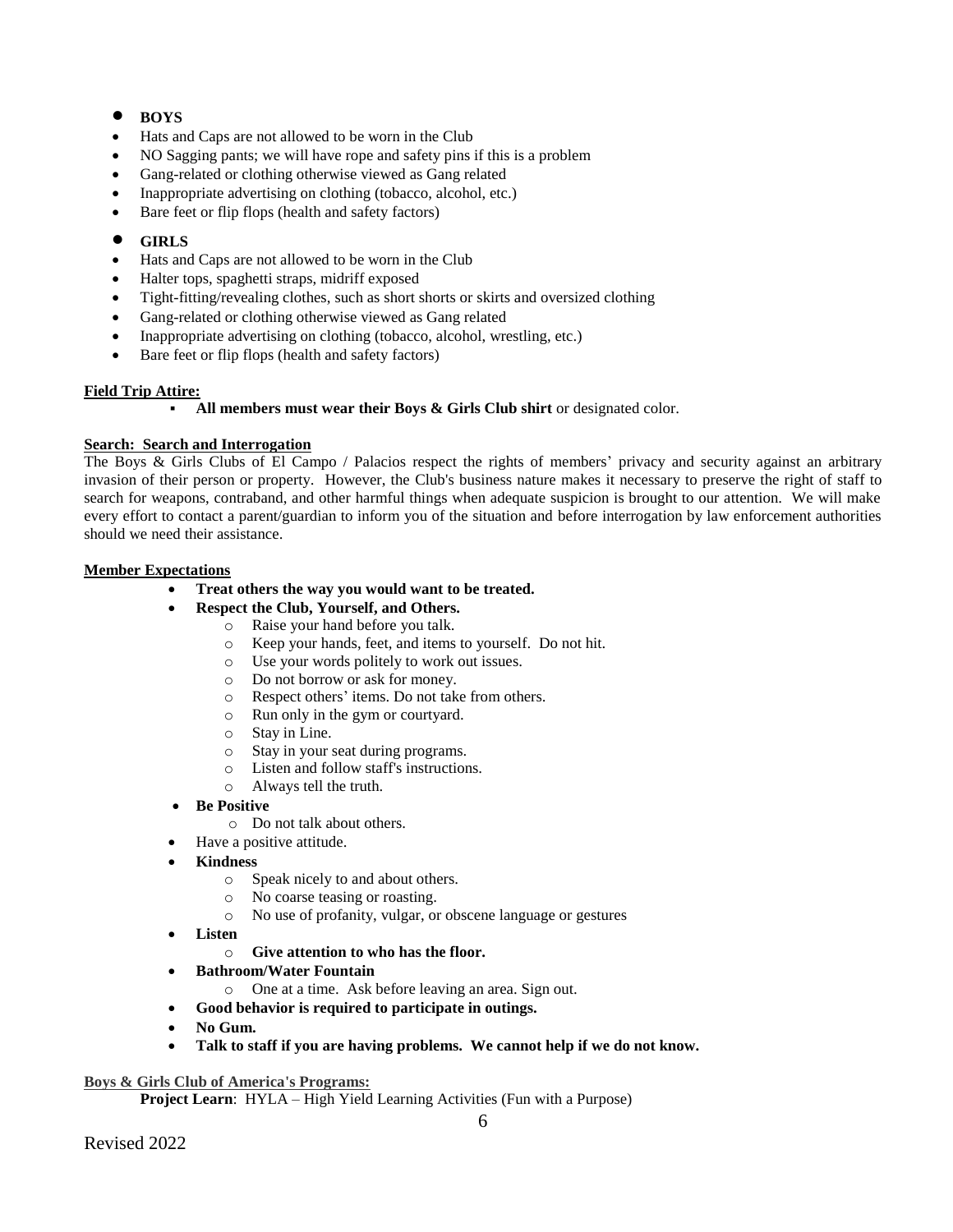**Summer Brain Gains** - Helps to stop summer learning loss by providing reading, art, math, and science activities. **SMART Moves** - Drug, alcohol, and risky behavior resistance program.

**Triple Play: Body, Mind, and Soul** - Health and fitness program with daily challenges and teamwork opportunities. **SMART Girls** - Girls learn tools to develop and adopt a healthy lifestyle with a positive self-image.

**NetSMARTZ** - Safe internet practices, reporting abuse, and education on harmful effects of cyberbullying.

**Passport to Manhood** - To increase adolescent males' understanding of the passage from boyhood to manhood.

**Junior Staff** - Learning responsibility and job training skills.

**Be A Star** – Learning to master their emotions.

## **DISCIPLINE POLICY**

*NOTE: Club staff will contact the proper authorities if any member inflicts injury upon a staff member, volunteer, and another member OR if a member is in possession of a weapon. Any time a law is broken in or around the Boys & Girls Club, or it is suspected that a Club member or guest has broken the law and fled to the Club to avoid the authorities, the police will be notified immediately. The Boys & Girls Club is NOT a haven or refuge for those committing illegal acts or fleeing the authorities.* 

The Boys & Girls Club strives to keep the consequences for unacceptable behavior clear, appropriate and timely. The safety of all members is of utmost importance to us. Our standards, along with the expectation that all members use good common sense, exist to ensure that your child and every other child at the Club can safely enjoy the Club's activities. Any member who disrupts Club activities or creates a dangerous situation will be disciplined appropriately. Members who do not follow the rules can expect to lose privileges and face the consequences.

The Boys & Girls Club of El Campo / Palacios observes a ZERO TOLERANCE policy on specific inappropriate behaviors. Listed below are infractions that are possible grounds for IMMEDIATE SUSPENSION or PERMANENT EXPULSION based upon the Unit Director or Executive Director's discretion.

- Aggressive Behavior of Any Kind
- Assault (Physical or Verbal)
- Property Damage
- Theft
- Communication of a Threat
- Bullying
- Obscene / Profane Language or Gestures
- Direct Defiance of an Authority Figure
- Possession of a Weapon, Tobacco Products, Alcohol, Narcotics, or Other Intoxicants
- Sexually explicit touching, language, content, or photos
- Gang-related gestures or symbols

First-time offenses are never excused as such and will be handled based on their severity. Parents will be called to immediately remove any member who is behaving aggressively or violently that creates a dangerous situation for themselves, fellow members, staff, or visitors. Parents will also be asked to remove members who continue to be disruptive and inhibits the Club's ability to provide activities and programs for fellow Club members. Should it become necessary to correct and resolve any rulebreaking or dangerous/disruptive behavior, the following procedures will be followed:

- FIRST OFFENSE\*: Verbal Warning (Communication between member and staff when behavior is unacceptable)
- SECOND OFFENSE\*: Time Out (Removal from the specific activity for a short period usually 5-10 minutes)
- THIRD OFFENSE\*: Incident Report completed, consequence given, a parent notified \*Within one program period or one day.

Examples of consequences include, but are not limited to:

- Clean-up duty
- Exclusion from a particular program area
- Exclusion from field trips or other special activities
- Essays or other writing assignments
- Suspension
- Expulsion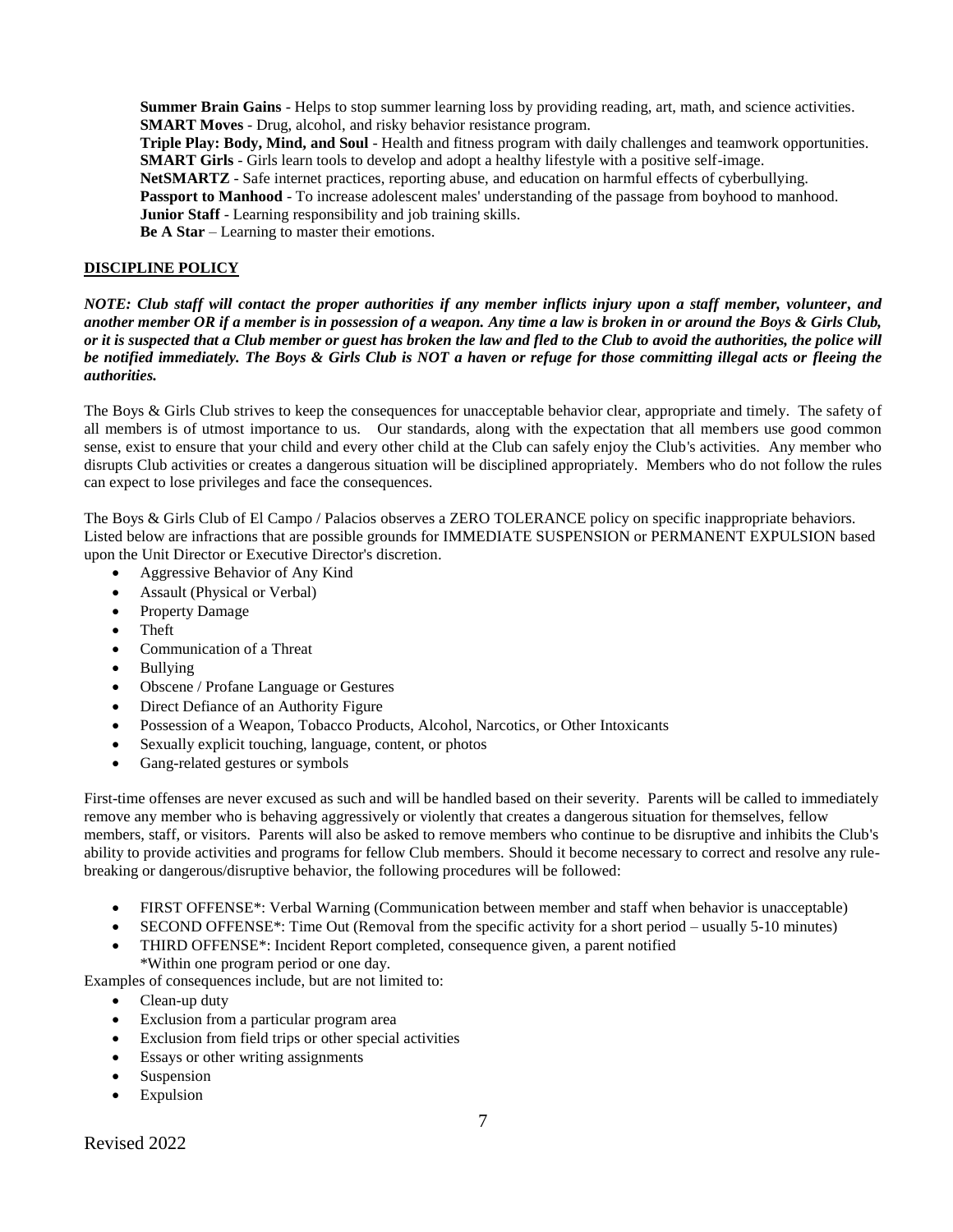If a member's behavior warrants a written Incident Report, the following procedures will be followed:

- FIRST INCIDENT: Parent Conference
- SECOND INCIDENT: Suspension (If unacceptable behavior continues, a 1-3 day suspension will occur)
- THIRD INCIDENT: Suspension/Expulsion (Up to 5 days suspension and possible expulsion from the Club)
- **Any incident after the third incident may result in expulsion.**

Members are expected to respond to discipline without incident. Failure to do so will almost always increase any action taken in time or severity. Staff members are trained and fully expected, by policy, to maintain complete control of any situation in their activity area. They will NOT tolerate anything that threatens that control, in appearance and manner. In rare instances when a child is out of control, physical force may protect the member from injuring himself and other members.

Also, please understand that sometimes the story that gets home is not always complete or accurate. Children sometimes tend to explain an incident in a manner that will not implicate them or direct responsibility on them. Also, though well trained and experienced, staff members are human, so please call the Club if you have any questions concerning disciplinary measures or any other Club activity. Your support and involvement as the parent/guardian are vital to our success as youth development professionals. The Club also makes available to parents a formal complaint form. This form is provided with the membership application and upon request at the front desk.

\*\*Parents are held to the same code of ethics as the members. Any misconduct may result in revoking their child's membership.

## **Funding**

The Club is a nonprofit organization that offers services at a reduced rate of 10%. The Boys & Girls Club Board and staff work diligently to ensure these services through partnerships with Foundations, Matagorda County United Way, Federal, and State Grants, Individuals, and Local Businesses. Our community is invested in your child's future. Our goal is to have every member who walks through our doors walk out with tools to graduate from high school with a plan for their future (college, trade school, military, or employment), to be an active member in their community, and live a life devoted to fitness while making healthy life choices.

## **Sports Leagues: Parent/Player Code of Conduct**

Any parent or spectator guilty of improper conduct at any game or practice will be asked to leave the facility and be suspended from the next game. Repeat violations may cause a multiple-game suspension or the season forfeiture of the privilege of attending all games.

Character-building and ethics:

 $\odot$  Trustworthiness,  $\odot$  Fairness, ☺ Respect, ☺ Caring, and

 $\odot$  Responsibility,  $\odot$  Good Citizenship.

The highest potential of sports is achieved when competition reflects these "six pillars of character."

Please adhere to the following:

- 1. I will not force my child to participate in sports.
- 2. I will remember that children participate to have fun and that the game is for youth, not adults.
- 3. I will inform the coach of any physical disability or ailment that may affect my child's safety or the safety of others.
- 4. I will learn the rules of the game and the policies of the league.
- 5. I (and my guests will be a positive role model for my child and encourage sportsmanship by showing respect and courtesy and demonstrating positive support for all players, coaches, officials, and spectators at every game, practice, or another sporting event.
- 6. I (and my guests) will not engage in any kind of unsportsmanlike conduct with any official, coach, player, or parent, such as booing and taunting, refusing to shake hands, or using profane language or gestures.
- 7. I will not encourage any behaviors or practices that would endanger the health and well-being of the athletes.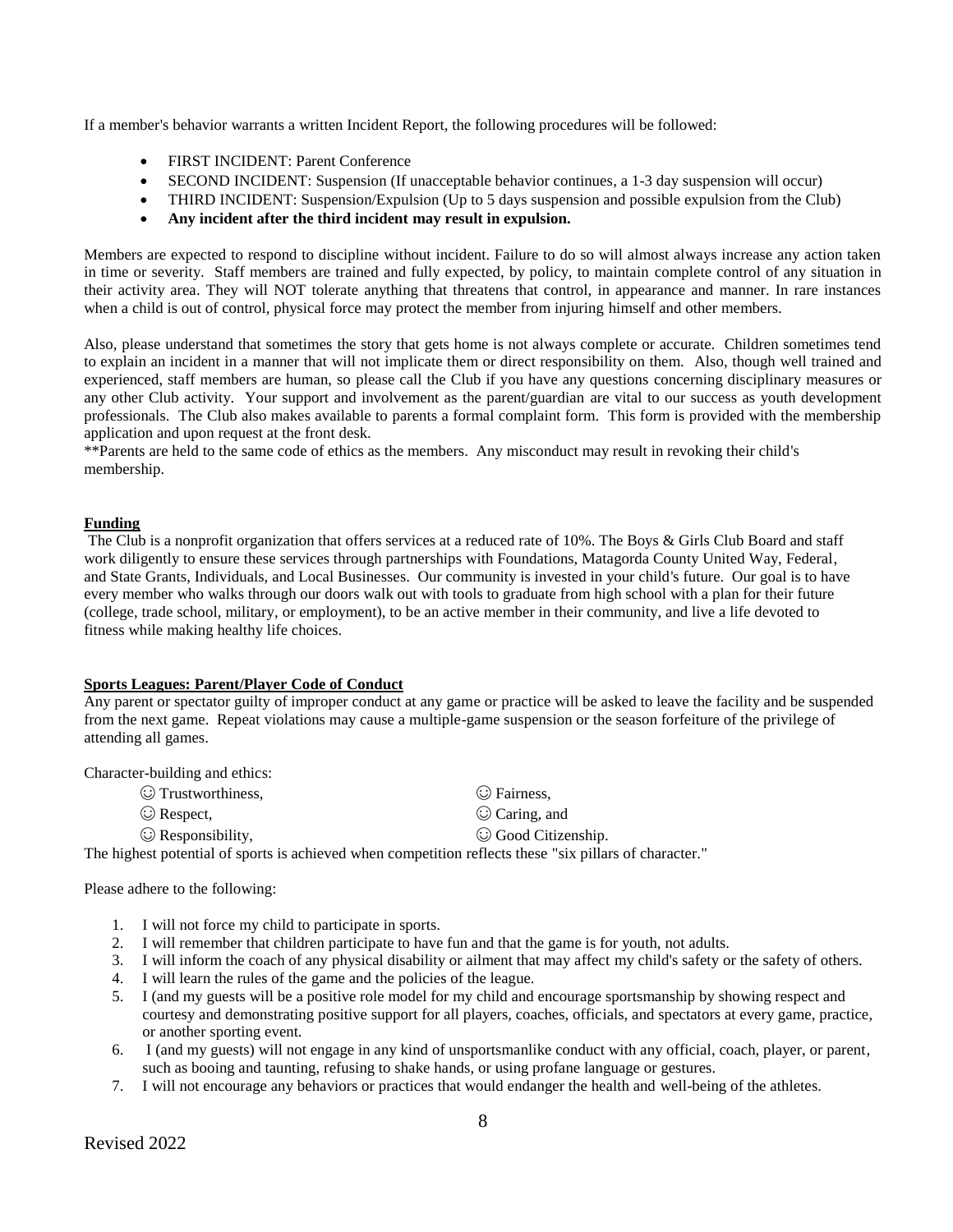- 8. I will teach my child to play by the rules and resolve conflicts without resorting to hostility or violence.
- 9. I will demand that my child treat other players, coaches, officials, and spectators with respect regardless of race, creed, color, sex, or ability.
- 10. I will teach my child that doing one's best is more important than winning so that my child will never feel defeated by the outcome of a game or his/her performance.
- 11. I will praise my child for competing fairly and trying hard and making my child feel like a winner every time.
- 12. I will never ridicule or yell at my child or other participants for making a mistake or losing a competition.
- 13. I will emphasize skill development and practices and how they benefit my child over winning. I will also deemphasize games and competition in the lower age groups.
- 14. I will promote the participants' emotional and physical well-being ahead of any personal desire I may have for my child to win.
- 15. I will respect the officials and their authority during games and never question, discuss, or confront coaches. I will speak with coaches and league administrators at an agreed-upon time and place away from the participant.
- 16. I will refrain from coaching my child or other players during games and practices unless I am one of the team's official coaches.
- 17. I will do my best to follow the Golden Rule of sports by treating all of my teammates, coaches, opposing players, and fans as I want to be treated myself: WITH RESPECT
- 18. Referees will show a yellow card to anyone exhibiting inappropriate behaviors. Inappropriate behavior includes cussing, yelling, verbal threats, physical aggressiveness, and any other unsportsmanlike conduct.
- 19. Referees will show a red card to anyone who did not heed the yellow card or to excessive negative behaviors as to their discretions. IF YOU RECEIVE A RED CARD, LEAVE THE PREMISES IMMEDIATELY.

## **CHILD SAFETY POLICIES**

**The Safety and Well-being of Young People is Our Number One Priority**: We work every day to create a safe, fun environment so kids can have every opportunity to be successful in life. We have ZERO tolerance for inappropriate behavior of any kind, including child sexual abuse or misconduct, and we provide significant resources to ensure this priority is achieved.

**Culture of Safety**: Boys & Girls Clubs of El Campo / Palacios continually update robust safety policies, programs, and training for our staff and volunteers. These policies are designed to promote child safety and protect young people from threats present in our society.

**Safety Policies**: Boys & Girls Clubs of El Campo / Palacios have comprehensive safety policies in place that protect youth, including, but not limited to, supervision, transportation, and communication and prohibiting one-on-one contact with anyone under the age of 18.

**Non-Fraternization Policy:** Club employees and adult volunteers are prohibited from exchanging personal phone numbers, texting or calling, having any contact with Club Members and Minor Volunteers on Social Media, and having any personal interaction outside of the Club.

**24-hour Toll-Free Child Safety Hotline**: We require all staff, members, and families to report any incident or situation they feel is unsafe. Through our national partnership with Presidium, one of the nation's leading safety experts, Boys & Girls Clubs of El Campo / Palacios members and staff have access to a confidential 24-hour, toll-free Child safety Hotline, [866-607-SAFE](tel:866-607-7233)  [\(7233\)](tel:866-607-7233) or email [SafeClub@Praesidiuminc.com.](mailto:SafeClub@Praesidiuminc.com)

**Mandatory Background& Drug Testing Checks**: Conduct criminal background checks every 12 months of all employees, as well as all volunteers who have direct, repetitive contact with children. Background checks must also meet the Boys & Girls Clubs of America (BGCA) membership requirements. In addition, BGCBC is a "drug-free" workplace. All prospective employees are pre-screened by drug testing before hire.

**Safe Passage Policy**: We require all members to scan in and out each day with their Membership card. In addition, members may not leave the club unescorted and only with the authorized persons listed on their membership application.

**Required Immediate Reporting**: Boys & Girls Clubs of El Campo / Palacios staff and volunteers are all mandated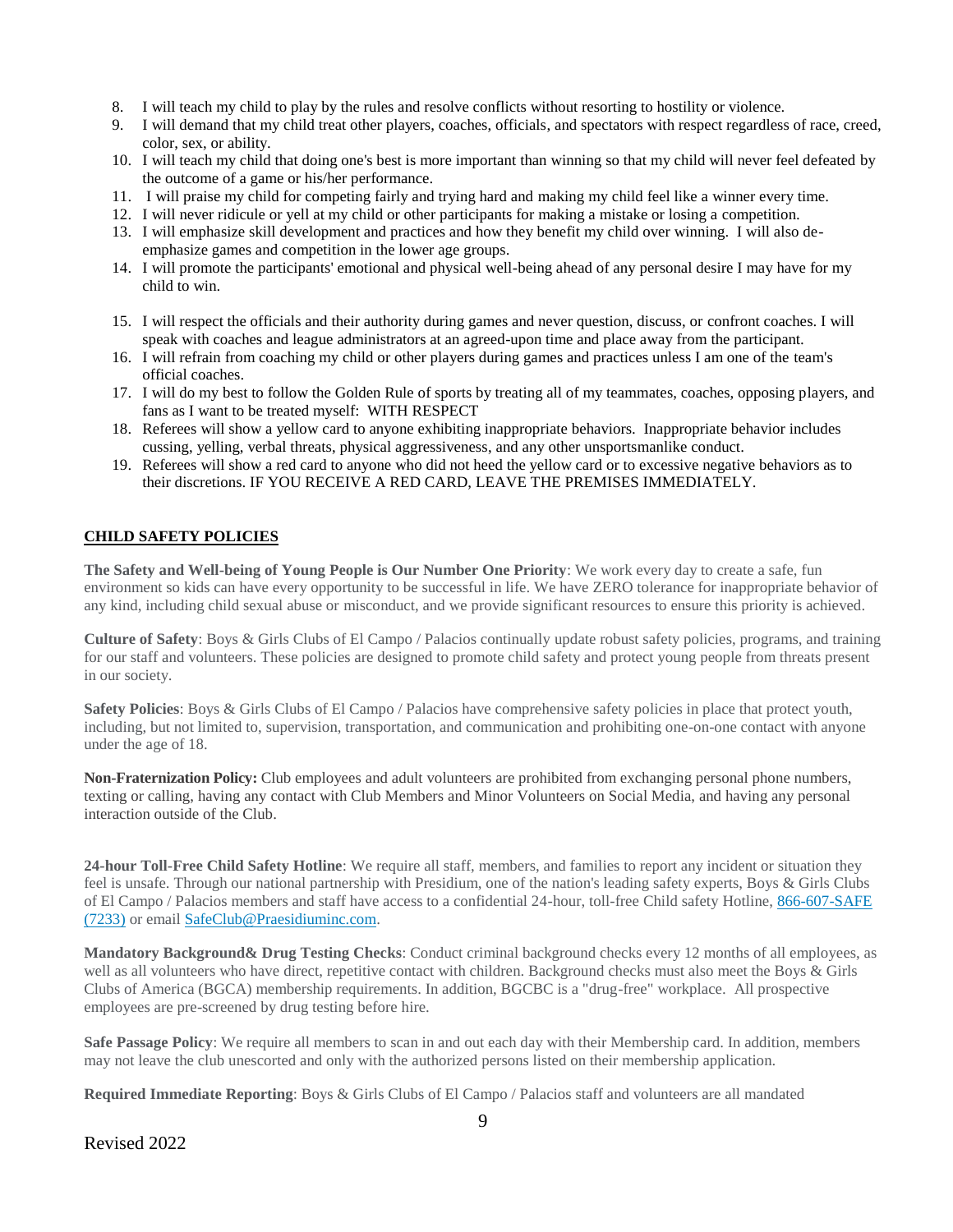reporters. We are required to report any critical incident/safety concern to local authorities immediately. We are also required to report any critical incident to Boys & Girls Clubs of America within 24 hours.

**Mandatory Annual Safety Assessments**: We conduct a safety assessment each year to ensure we continually improve our Clubs' safety.

**Safety Training**: Ongoing training and supervision of staff are critical. We participate in a wide variety of child safety training each year. We also engage leading experts to provide guidance for our policies and procedures.

**Safety Committee**: Boys & Girls Clubs of El Campo / Palacios has a dedicated safety committee to provide input and guidance on local policies and safety strategies.

**State and Local Laws**: We comply with federal, state, and local safety laws, including those impacting facilities and vehicles.

**Safety Partnerships**: Locally, we partner with local law enforcement agencies where our clubs are located and various outside agencies committed to protecting our youth.

Nationally, Boys & Girls Clubs of America works with leading experts in the areas of safety, security, and technology to develop state-of-the-art solutions for Clubs. Partners include:

- National Child Safety Advisory Task Force, made up of leading experts and organizations
- Blue Ribbon Task Force comprised local Club leaders charged with providing input on the safety direction and key safety initiatives.
- Mental Health First Aid is a national program that teaches skills to recognize and respond to mental illness and substance abuse signs.
- Crisis Text Line, a confidential text message service for youth in times of crisis.

**Boys & Girls Clubs of America** has advocated the passage of the U.S. PROTECT Act, which improved background screening systems and access. The national organization has also partnered with the FBI, the National Center for Missing & Exploited Children, and the Centers for Disease Control to contribute to the development of safety practices that benefit ALL youthserving organizations.

America's young people deserve nothing less than our constant focus on their safety and our firm commitment to protecting every child entrusted to our care at the Boys & Girls Clubs of El Campo / Palacios. To learn more about our national safety policies and actions, please visit Boys & Girls Clubs of America's Child Safety page, www.bgca.org/about-us/child-safety

## **Electronic Devices:**

The Club will not be held liable for devices. Members are asked to keep cell phones & electronic devices off while on Club property or attending Club activities. The use of electronic devices to capture images is strictly prohibited. Cell phones will be taken from members noncompliant. It is best not to bring them to Club. Parents can call children on our landline at 979-543- 8320.

**Acceptable Use Policy** defines the appropriate use of computer equipment and the internet for both staff and members, assigned by each staff member and placed in their membership file.

#### **Responsible Computer Use Guidelines for Members**

Boys & Girls Clubs' computer network and internet access are available to members to enhance their educational experience and help them become literate in an increasingly technological world.

The purpose of this Acceptable Use Policy is to foster the appropriate use of that network, email, and the internet. The following guidelines apply to all users whenever they access any of the Clubs' network connections.

#### **Educational Purpose**

The Clubs' network has been established for educational purposes limited to classroom activities, school-to-career development, program enhancement, and scholastic research on appropriate subjects.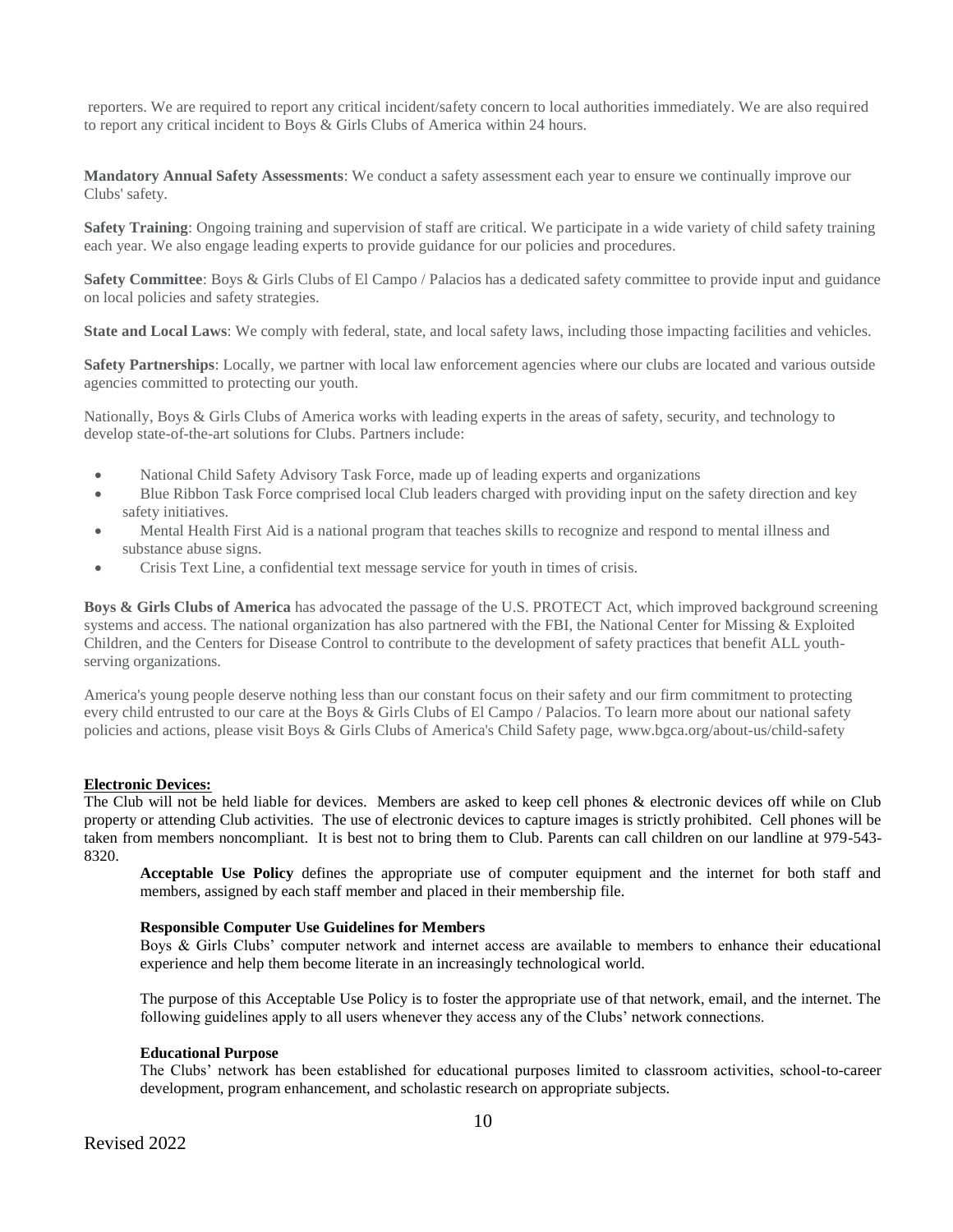The Clubs' network has not been established as a public access service or a public forum. The Club has the right to place reasonable restrictions on the material member's access or post through the system. Members are expected to follow this Acceptable Use Policy (as well as other Club rules and policies applicable to members) when in the Technology Center or accessing the network.

The Clubs' network is considered a limited forum, similar to a school, and, therefore, the Club reserves the right to regulate that forum for valid educational reasons.

You should expect only limited privacy with the content of your personal files on the Clubs' network. This situation is similar to the rights you have in the privacy of your locker at school.

The Club reserves the right to search your files if there is a reasonable suspicion you violated this Acceptable Use Policy, Club rules, and policies, or the law.

#### **Unacceptable Uses and Personal Safety**

You must not post personal contact information about yourself or other people. Personal contact information includes (but is not limited to) home, school, or work addresses; telephone numbers; and email addresses.

You must never agree to meet with someone you have met online without your parent's approval. A parent or guardian should always accompany you to such meetings.

You must promptly disclose to a Club staff member any message you receive that is inappropriate or makes you feel uncomfortable.

Any inappropriate use of a personally owned device, as determined by Club staff, can lead to disciplinary action including, but not limited to, confiscation of the device, immediate suspension from the Club, termination of membership, or other disciplinary actions determined to be appropriate to the Club's existing disciplinary policies including, if applicable, referral to local law enforcement.

#### **Illegal Activities**

You must not attempt to gain unauthorized access to the Clubs' network or any other computer system through the Clubs' network. This includes attempting to log in through another person's account or accessing another person's files. These actions are illegal, even if only for the purpose of "browsing."

You must not make deliberate attempts to disrupt the computer system or destroy data by spreading computer viruses. You must not use the Clubs' network to engage in any illegal act, including, but not limited to, arranging for the purchase or sale of alcohol, tobacco, or other drugs; engaging in criminal activity; or threatening the safety of another person.

#### **System Security**

You are responsible for your user account and should take all reasonable precautions to prevent others from using your account. Under no circumstances should you provide your password to another person.

You must immediately notify a Club staff member if you have identified or witnessed a possible security problem. Do not look for security problems because this may be construed as an illegal attempt to gain access.

#### **Inappropriate Use**

Members may not use the Club's network to engage in any illegal act, including, but not limited to, arranging for the purchase or sale of alcohol, tobacco, or other drugs, engaging in criminal activity, or threatening the safety of another person. Members may not make deliberate attempts to disrupt the computer system or destroy data by spreading computer viruses.

Restrictions against inappropriate use apply to public messages, private messages, and material posted on web pages. Members may not use any technology to harass, threaten, demean, humiliate, intimidate, embarrass, or annoy their peers or others in their community.

This behavior is cyberbullying, which is bullying that takes place using emerging technologies and devices. Examples of cyberbullying include mean text messages or emails, rumors sent by email or posted on social networking sites, and embarrassing pictures, videos, websites or fake profiles. Any cyberbullying that is determined to disrupt the safety and/or well-being of the Club, Club member, Club staff, or community is subject to disciplinary action.

The following are not permitted: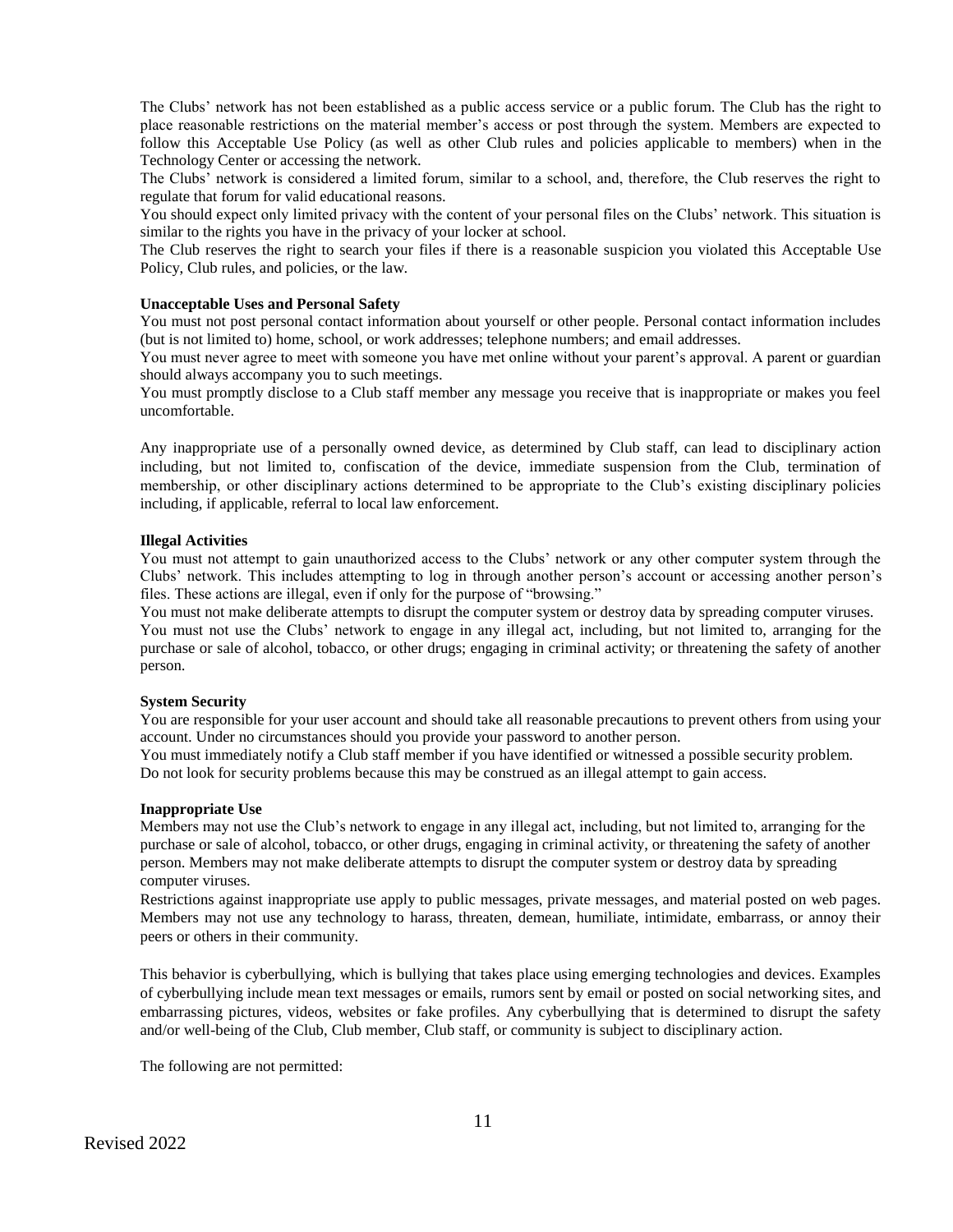- Sending or displaying unkind or offensive messages or pictures, pornography or hate literature
- Using unkind or obscene language
- Harassing, insulting, or attacking others
- Intentionally damaging computers, computer systems, or computer networks
- Violating copyright laws
- Using another person's password
- Trespassing into another person's folders, work, or files
- Intentionally wasting limited resources (i.e., distributing mass email messages, participating in chain letters, creating or participating in unauthorized newsgroups, and storing files on file servers without proper authorization)
- Employing the network for commercial purposes, political activities, or lobbying
- Installing additional software without prior approval
- Using portal or proxy websites

If a member is told to stop sending communications, that member must cease the activity immediately. Violations may result in the loss of access, as well as other disciplinary or legal action.

## **Parental notification and responsibility**

While Boys & Girls Clubs Internet Acceptable Use Policy restricts access to inappropriate material, supervision of internet users might not always be possible. Due to the wide range of materials available on the internet, some materials might not fit the particular values of members and their families. Because of this, it is not considered practical for the Club to monitor and enforce a wide range of social values in student use of the internet. If parents/guardians do not want members to access information beyond the scope of the Internet Acceptable Use Policy, they should instruct members not to access such materials.

## **Loss and damage**

Members are responsible for keeping devices with them at all times. Staff is not responsible for the security and condition of the member's personal device. Furthermore, the Club is not liable for the loss, damage, misuse, or theft of any personally owned device brought to the Club.

## **Monitoring and inspection**.

Boys & Girls Club reserves the right to monitor, inspect, copy and review internet activity at the Club. Parents/Guardians may refuse to allow such inspections. If so, the member may be barred from using the internet at the Club.

Members must comply with staff requests to shut down or turn off devices when asked. Failure to do so may result in the member being barred from using the internet in the future.

## **Respect for Privacy**

Members may not use their devices to record, transmit or post pictures, videos, or other information about a person or persons at the Club. Nor can any images, videos, or other information recorded at the Club be transmitted or posted at any time without the express permission of Club staff.

You must not re-post a message sent to you privately without the permission of the person who sent the message. You must not post private information about another person.

The Club expressly prohibits using devices in locker rooms, restrooms, and other areas where there is an expectation of privacy.

## **Digital citizenship**

Club members shall conduct themselves online to align with the Boys & Girls Clubs Code of Conduct. The same rules and guidelines members are expected to follow offline (i.e., in the real world) shall also be followed when online.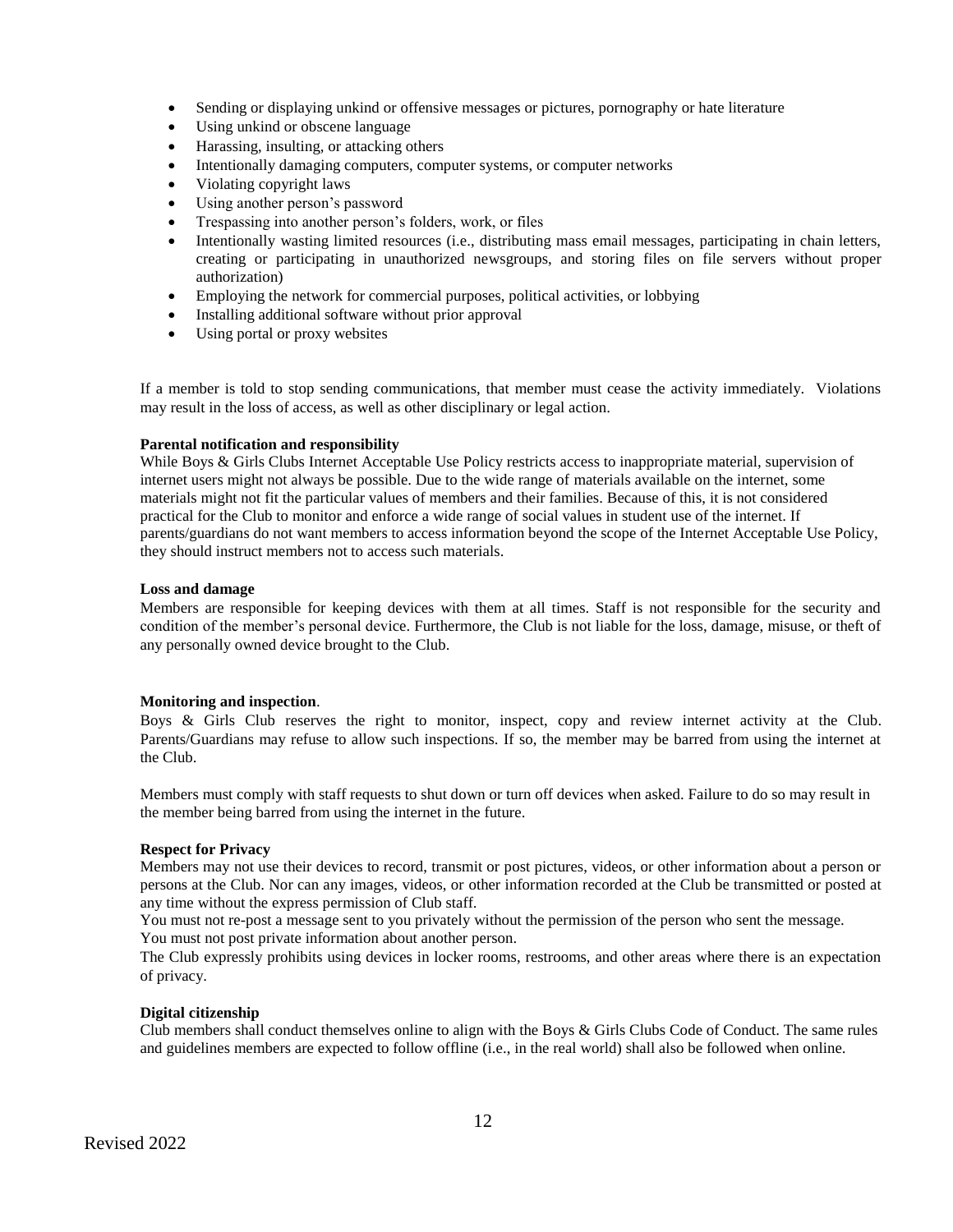Should a member behave online in a manner that violates the Boys & Girls Clubs Code of Conduct, that member shall face the same discipline policy and actions they would if their behavior had happened within the physical Club environment.

## **Disciplinary Actions**

Members who violate the Acceptable Use Policy may be denied future internet and/or network privileges for a defined period of time and may be subject to other disciplinary measures set forth by Club policies.

## **Parent Permission**

After-School/Summer agreement - I give my permission for BGCEC/BGCP Mentors to have access to my child's school teacher and my child's grades if she/he needs additional academic assistance throughout the school year. I further agree to allow my child to share their report cards and progress reports with BGCEC/BGCP for the Club to effectively track and help my child throughout the school year.

I hereby grant my child permission to participate in programs such as SMART Moves, SMART Girls, SMART Kids, Passport to Manhood, Triple Play, Grants Fundamentals, Goals for Graduation, and Project Learn. I understand that some of these activities involve sports and field trips and may take place away from the Club facility, and individual permission slips will be requested per field trip. (Curriculum may be viewed upon request)

After-School/Summer/Sports Members: By signing this form, I consent to and authorize the use and reproduction by or as authorized by the Club of any photographs, videos, blogs, testimonials, or written documents that the Club may take of or from my children, for any legal purpose whatsoever without any compensation to my child or me. All negatives and images together will all prints involving such photographs, and any videos shall be constituted the sole and exclusive property of the Club.

By signing this form, I acknowledge that I have received the Rules and Regulations of the Club and the Disciplinary Procedures followed when the rules are broken. I have reviewed the information and shared it with my child, and we understand the procedures and expectations as presented.

I further understand that I am responsible for making the appropriate payments on behalf of my child promptly by signing this form.

In executing this form, I also agree in the event of an **emergency** illness or accident that a licensed medical doctor shall be authorized to administer medical or surgical treatment deemed necessary for my child's health or well-being. I understand that I will be financially responsible for such care given to my child. All reasonable efforts will be made to contact me or one of the emergency contacts listed on the application before administering medical treatment. **Parents are responsible for informing Club authorized personnel about health problems and concerns.**

I further hereby release the Club, its members, employees, staff, and Board of Directors from any claims and causes of action whether in law or in equity, which may at any time exist as a result of my child's membership in the Club and his or her participation in the Club activities.

I further understand that at the Club, member(s) are held accountable for their decisions. That disruptive & disrespectful behavior may require disciplinary action and a personal consultation with me as their parent/guardian. I further understand that the Club has at its sole discretion the right to revoke membership in the Club. Membership is a privilege, not a right.